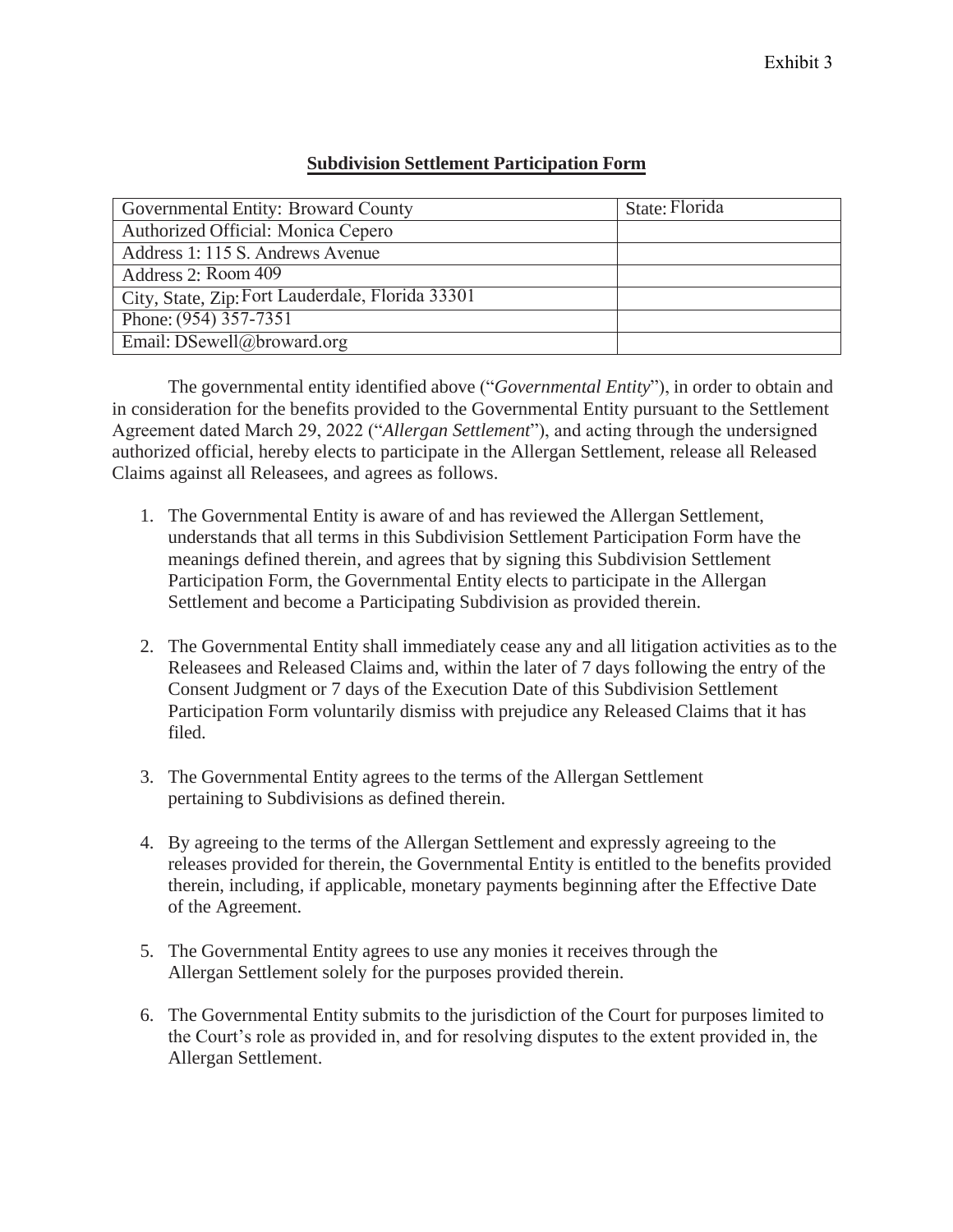- 7. The Governmental Entity has the right to enforce those rights given to them in the Allergan Settlement.
- 8. The Governmental Entity, as a Participating Subdivision, hereby becomes a Releasor for all purposes in the Allergan Settlement, including, but not limited to, all provisions of Section D and E, and along with all departments, agencies, divisions, boards, commissions, districts, instrumentalities of any kind and attorneys, and any person in their official capacity elected or appointed to serve any of the foregoing and any agency, person, or other entity claiming by or through any of the foregoing, and any other entity identified in the definition of Releasor, provides for a release to the fullest extent of its authority. As a Releasor, the Governmental Entity hereby absolutely, unconditionally, and irrevocably covenants not to bring, file, or claim, or to cause, assist or permit to be brought, filed, or claimed, or to otherwise seek to establish liability for any Released Claims against any Releasee in any forum whatsoever. The releases provided for in the Allergan Settlement are intended by the Parties to be broad and shall be interpreted so as to give the Releasees the broadest possible bar against any liability relating in any way to Released Claims and extend to the full extent of the power of the Governmental Entity to release Claims. The Allergan Settlement shall be a complete bar to any Released Claim.
- 9. The Governmental Entity hereby takes on all rights and obligations of a Participating Subdivision as set forth in the Allergan Settlement.
- 10. In connection with the releases provided for in the Allergan Settlement, each Governmental Entity expressly waives, releases, and forever discharges any and all provisions, rights, and benefits conferred by any law of any state or territory of the United States or other jurisdiction, or principle of common law, which is similar, comparable, or equivalent to

§ 1542 of the California Civil Code, which reads:

**General Release; extent.** A general release does not extend to claims that the creditor or releasing party does not know or suspect to exist in his or her favor at the time of executing the release, and that if known by him or her would have materially affected his or her settlement with the debtor or released party.

A Releasor may hereafter discover facts other than or different from those which it knows, believes, or assumes to be true with respect to the Released Claims, but each Governmental Entity hereby expressly waives and fully, finally, and forever settles, releases and discharges, upon the Effective Date of the Release, any and all Released Claims that may exist as of such date but which Releasors do not know or suspect to exist, whether through ignorance, oversight, error, negligence or through no fault whatsoever, and which, if known, would materially affect the Governmental Entities' decision to participate in the Allergan Settlement.

11. Nothing herein is intended to modify in any way the terms of the Allergan Settlement, to which the Governmental Entity hereby agrees. To the extent this Subdivision Settlement